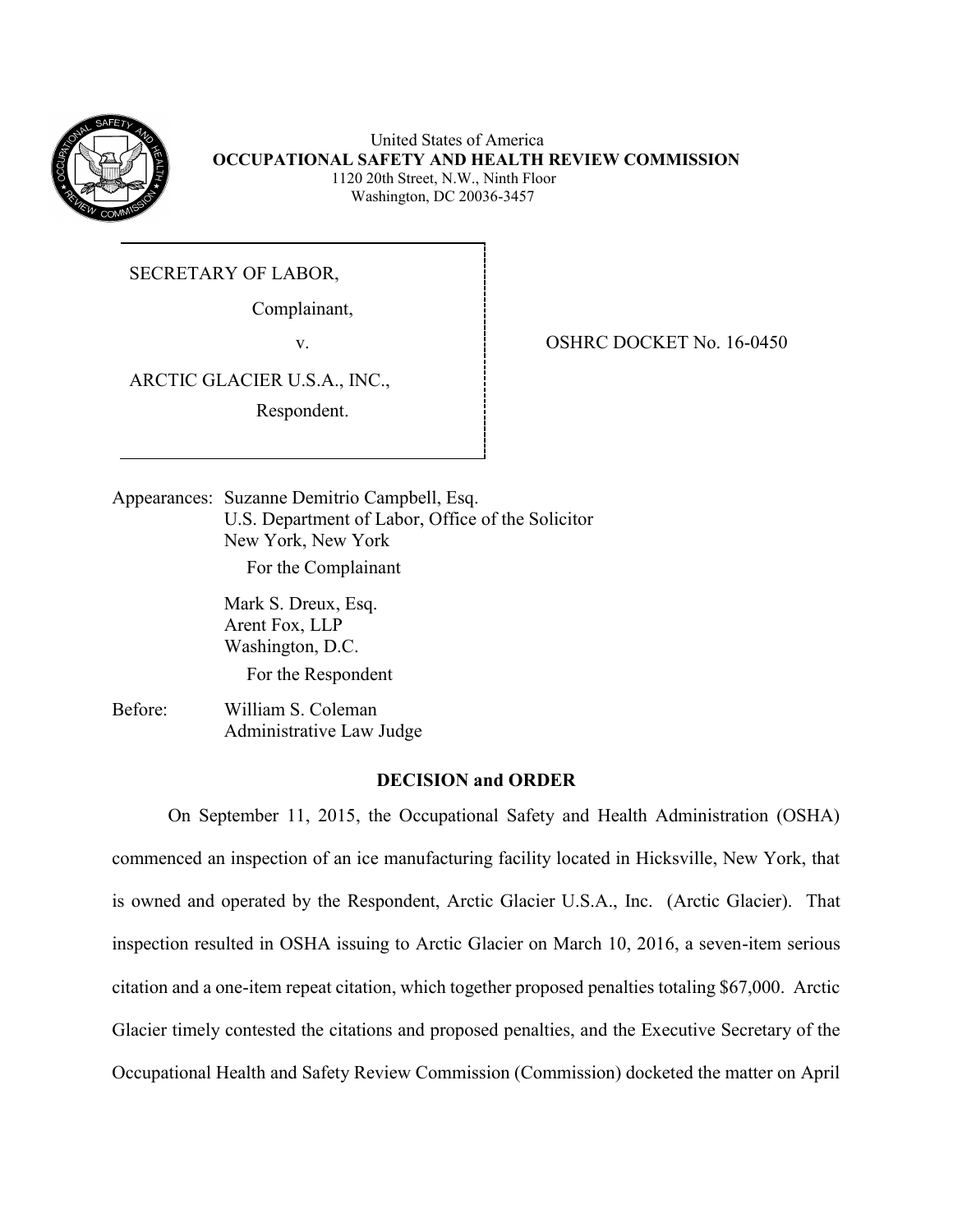4, 2016. The Commission's Chief Judge thereafter assigned the matter to the undersigned for hearing and decision.

Before the date of the scheduled hearing, the parties informed the undersigned that they had reached a full settlement of the matter, so the matter was taken off the hearing calendar and the parties were directed to file a fully executed settlement agreement.

In the process of attempting to formalize the settlement agreement, it became apparent that the parties had *not* in fact reached agreement on all essential terms of the settlement. Subsequent efforts to come to a complete settlement were unsuccessful, but the parties did succeed in agreeing to enter into a partial settlement. So, on October 5, 2017, the parties entered into a Partial Stipulated Settlement (PSS) in which the Secretary agreed to vacate five of the seven "serious" citation items, and the Respondent agreed to accept the lone "repeat" citation item as well as two of the originally issued "serious" citation items, but with one of those two items being reclassified from "serious" to "other than serious."

The PSS dated October 5, 2017, was posted on October 9, 2017, in the manner prescribed by Commission Rule 7(g), 29 C.F.R. § 2200.7(g), and no objection to the partial settlement was filed.

The PSS left unresolved only the penalty amounts for (1) an "other than serious" violation of 29 C.F.R. § 1910.305(c)(5) (Citation 1, item 5) for failing to have a faceplate to cover the opening of an electrical enclosure for the "snap switch" to some ice packaging machinery, and (2) a "repeat" violation of 29 C.F.R. § 1910.37(b)(2) (Citation 2, item 1) for failing to have two exit route doors, both of which served the same room, marked with an "Exit" sign.

After executing the PSS, the parties sought to have the two unresolved penalty amounts adjudicated based on a Joint Stipulation of Facts pursuant to Commission Rule of Procedure 61,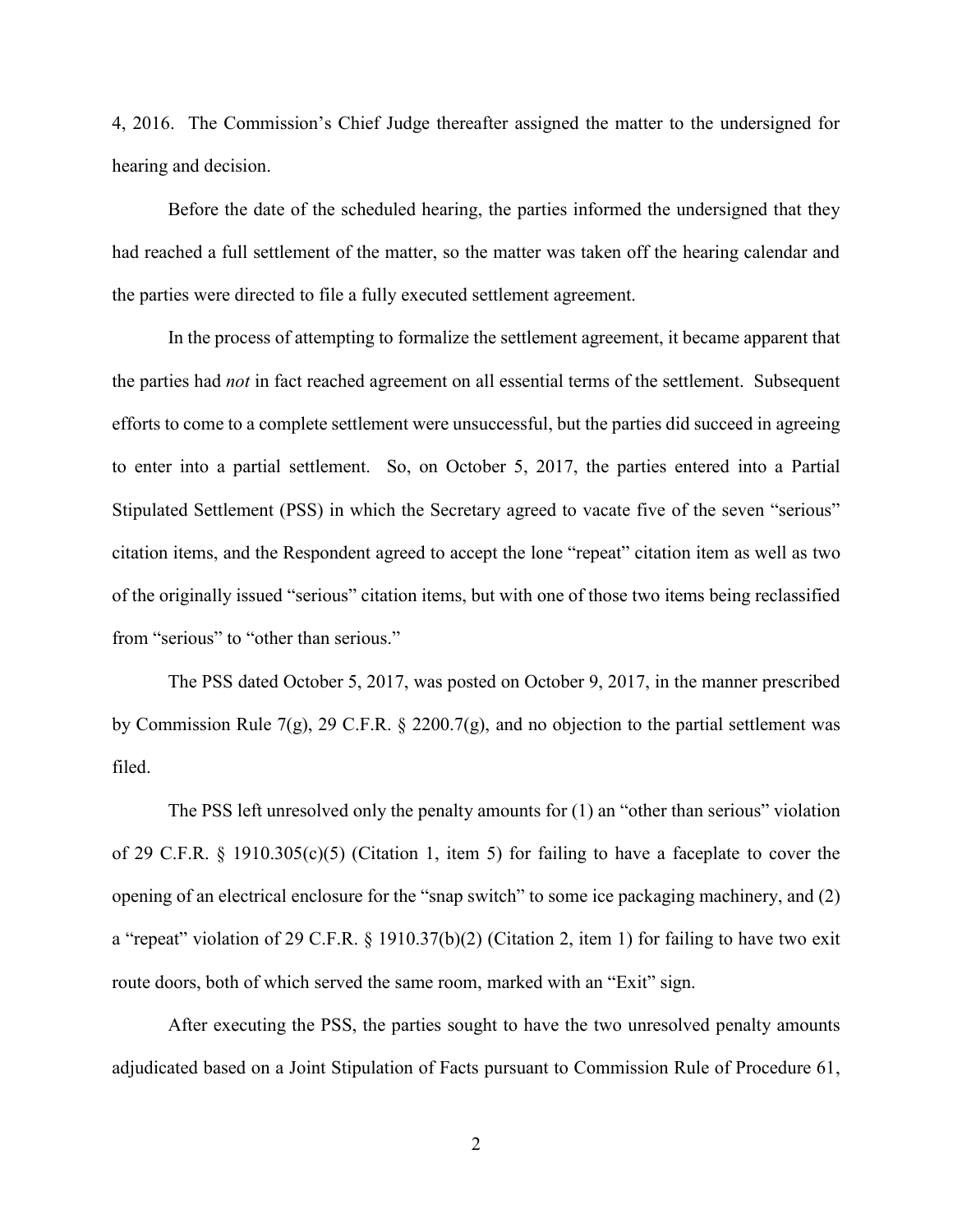"Submission without hearing." 29 C.F.R.  $\S$  2200.61.<sup>1</sup> The parties duly filed a Joint Stipulation of Facts that consisted almost entirely to simply stipulating to the authenticity of seventeen numbered documentary exhibits that were filed with the stipulation. The parties thereafter filed simultaneous closing briefs. Arctic Glacier opted to file a closing reply brief on November 27, 2017, at which time the record on the matter was deemed complete.

As set forth below, the PSS is approved and its terms are incorporated by reference. The penalty amount assessed for the other than serious violation of 29 C.F.R.  $\S$  1910.305(c)(5) (Citation 1, item 5) is \$1100, and the penalty amount assessed for repeat violation of 29 C.F.R. § 1910.37(b)(2) (Citation 2, item 1) is \$20,000.

### **FINDINGS OF FACT**

The following facts were established by at least a preponderance of the evidence on the stipulated record filed in accordance with Commission Rule of Procedure 61:

1. Arctic Glacier U.S.A, Inc. (Arctic Glacier) is a corporation that is in the business of producing, marketing, and distributing packaged ice. (Answer, ¶3). Arctic Glacier owns and operates 42 ice-production and 50 ice-distribution facilities, and its products are distributed to more than 75,000 retail customers located in nineteen states and six Canadian provinces. (Ex. 2). Arctic Glacier has approximately 1600 employees nationally, and has an average annual revenue exceeding \$100 million. (Ex. 2).

<sup>&</sup>lt;sup>1</sup> Commission Rule of Procedure 61, "Submission without hearing," provides:

A case may be fully stipulated by the parties and submitted to the Commission or Judge for a decision at any time. The stipulation of facts shall be in writing and signed by the parties or their representatives. The submission of a case under this rule does not alter the burden of proof, the requirements otherwise applicable with respect to adducing proof, or the effect of failure of proof. Motions for summary judgment are covered by Federal Rule of Civil Procedure 56.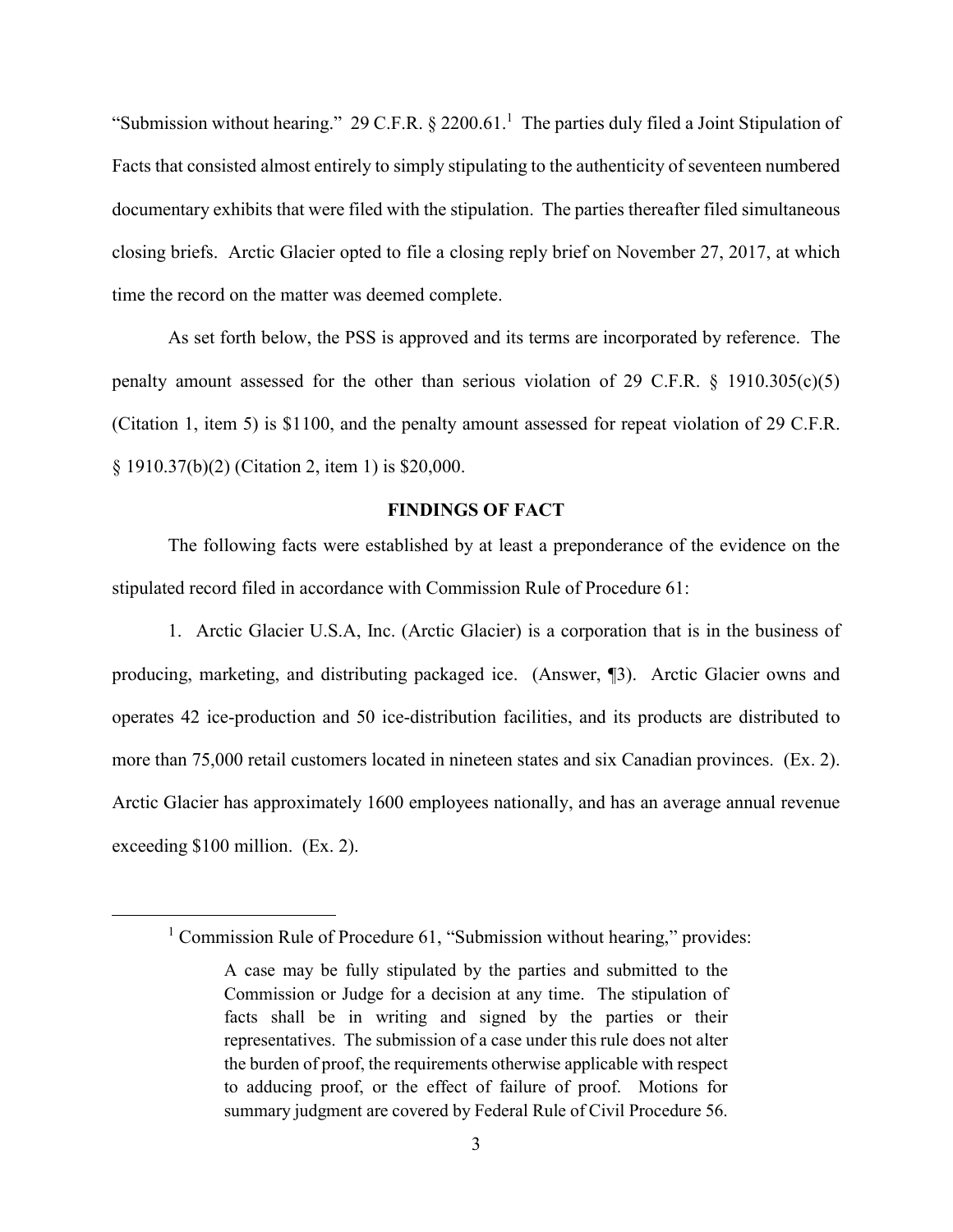2. In May 2015, Arctic Glacier opened a 33,000 square-foot ice manufacturing and packaging facility located in Hicksville, New York (Hicksville Facility). Arctic Glacier maintains approximately 37 employees at the Hicksville Facility. Another company, Nuzzolese Brothers Ice Corp., is co-located with Arctic Glacier at the Hicksville Facility and is involved in the distribution and delivery of ice products manufactured at the Hicksville Facility to retail outlets in the Greater New York Metropolitan Area. The stipulated record does not indicate the number of Nuzzolese Bros. employees whose designated work location is at the Hicksville Facility. (Exs. 1, 2 & 3).

3. About four months after the Hicksville Facility became operational, OSHA received a complaint that reported hazardous conditions at the facility. In response to that complaint, on September 11, 2015, a compliance safety and health officer (CO) from the OSHA area office located in Westbury, New York, opened a partial safety inspection of the Hicksville Facility. That inspection was assigned inspection number 1090928. (Ex. 1).

4. The Hicksville Facility utilizes a closed-circuit anhydrous ammonia refrigeration system to manufacture most of the ice products. Because anhydrous ammonia is classified as a highly hazardous chemical and the Hicksville Facility's system was charged with over 10,000 pounds of it, Arctic Glacier was required to comply with OSHA's Process Safety Management (PSM) standard, which is codified at 29 C.F.R. § 1910.119. (Ex. 2). The citations issued to Arctic Glacier on March 10, 2016, originally alleged four violations of the PSM standard, but the Secretary agreed to vacate three of them in the PSS, and Arctic Glacier agreed to accept one of them.

# *Violation of § 1910.305(c)(4) and Proposed Penalty (Citation 1, Item 5)*

5. In the PSS, the Secretary agreed to reclassify "serious" Citation 1, item 5, to an "other than serious" violation, and Arctic Glacier agreed to accept that reclassified citation item. The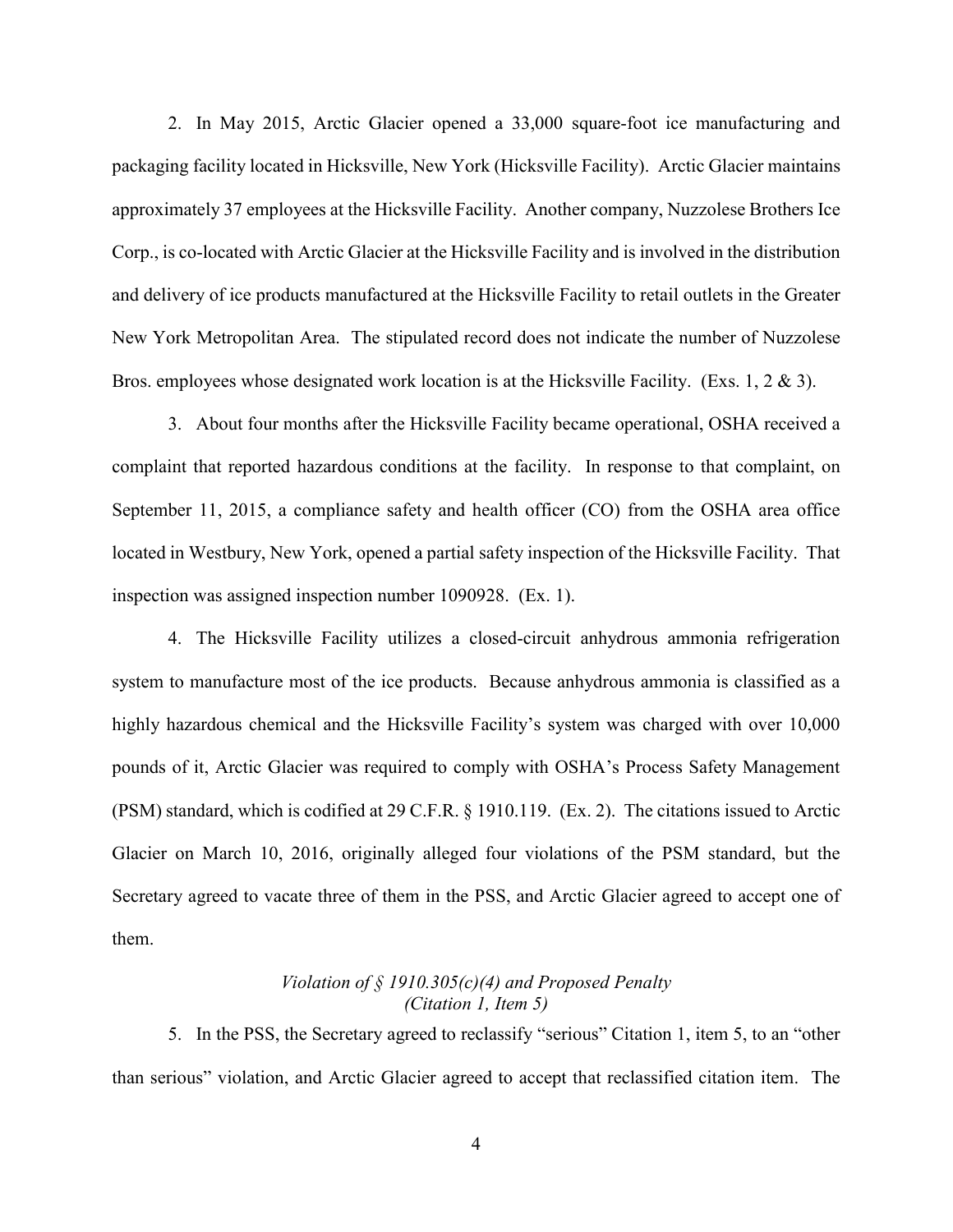approval of the PSS herein establishes that Arctic Glacier violated 29 C.F.R. § 1910.305(c)(4)<sup>2</sup> on or about September 11, 2015, in that the electrical enclosure that housed the on/off snap switch for the Hamar automated packaging system for packaging line number six, located in the packaging room, did not have a faceplate cover. The automated packaging system runs at 120 volts alternating current, single phase, and is energized by being connected to the main cabinet with a screw-on cannon plug. When in operation, the automated packaging system forms bags, fills them with ice cubes, seals the bags, and then places the filled bags on a conveyor. (Exs. 11 & 13). After the packaging system is turned on and operating, the packaging line is fully automated and requires no further employee intervention or manipulation unless some malfunction occurs. (Exs. 5 & 13).

6. Altogether there were six packaging lines in the packaging room, but ordinarily the only time that all six lines are in operation at the same time is during the peak demand period between Memorial Day and Labor Day. During non-peak demand periods, ordinarily only two to four of the six lines are in operation on any given day. (Exs. 8 & 11). Arctic Glacier employees are present in the packaging room when packaging lines are in operation. (Exs. 5, and Ex. A to Ex. 11). An employee with the job title of "Machine Tender" is positioned at one end of the packaging lines. (The diagram at Exhibit A to Exhibit 11 indicates that a single employee is capable of tending to more than one packaging line at the same time.)

7. An employee whose job title is "Stacker" is positioned at the end of each packaging line's conveyor, which is about 20 feet from the location of the machine's on/off snap switch. (Ex. A to Ex. 11, & Ex. 8). (The diagram at Exhibit A to Exhibit 11 indicates that each packaging line

<sup>&</sup>lt;sup>2</sup> Section 1910.305(c)(4) provides:

*Faceplates for flush-mounted snap switches.* Snap switches mounted in boxes shall have faceplates installed so as to completely cover the opening and seat against the finished surface.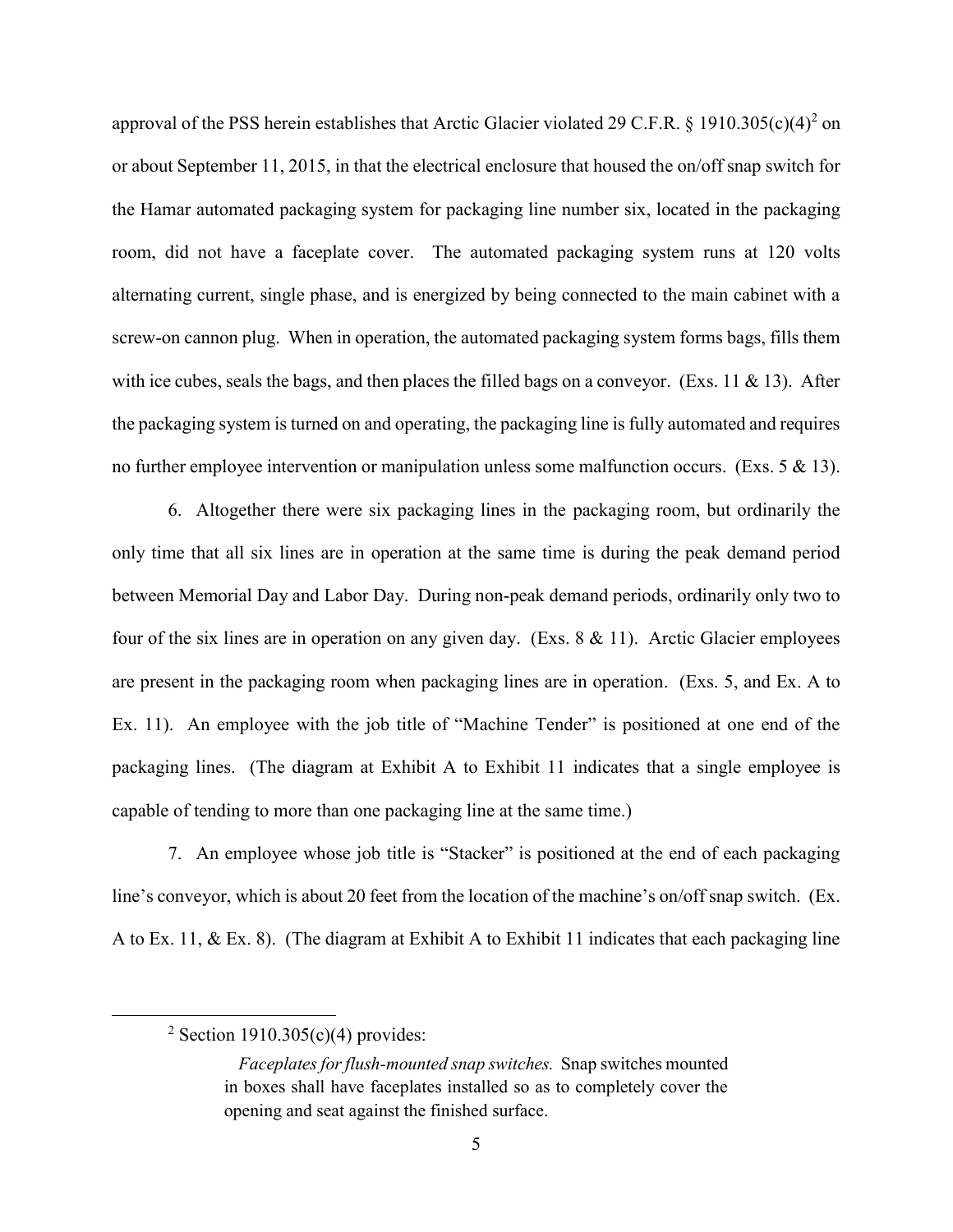in operation is staffed by a "Stacker" employee who is dedicated to serving only that packaging line.)

8. A worker must make direct contact with the on/off snap switch in order to turn the packaging line machinery on and off during normal operations and when the machine malfunctions. Any employee who switched the machine on or off at a time when the enclosure for the snap switch lacked a faceplate risked sustaining an electrical shock. (Ex. 5).

9. The plant manager for the Hicksville Facility was present with the CO when the CO observed that the enclosure that housed the on-off snap switch for packaging line six lacked a faceplate. The plant manager indicated to the CO that he believed the absence of a faceplate created a hazard of electrical shock. (Ex. 5). The plant manager informed the CO that the automated packaging system for line six had been previously installed at Arctic Glacier's facility in Brooklyn, and he surmised that the faceplate might not have been re-installed when the equipment had been re-wired during its installation at the Hicksville Facility. (Ex. 5).

10. Arctic Glacier fully abated the violation during the OSHA inspection by installing a faceplate on or near September 11, 2015. (Ex. 5).

11. The original citation proposed the then maximum penalty of \$7000 for the alleged serious violation. This proposal was the result of OSHA's conclusion that the severity of the violation was "high" and that the probability of injury resulting from the violation was "greater," so that the overall gravity of the violation was "high." (Ex. 5).

12. The re-classification of the violation to an "other than serious" violation establishes that the violation bears a "direct and immediate relationship to the safety and health of employees," but that the most serious injury or illness that could reasonably be expected to result from an employee's exposure to the violative condition is "minimal" (i.e., such exposure would not cause

6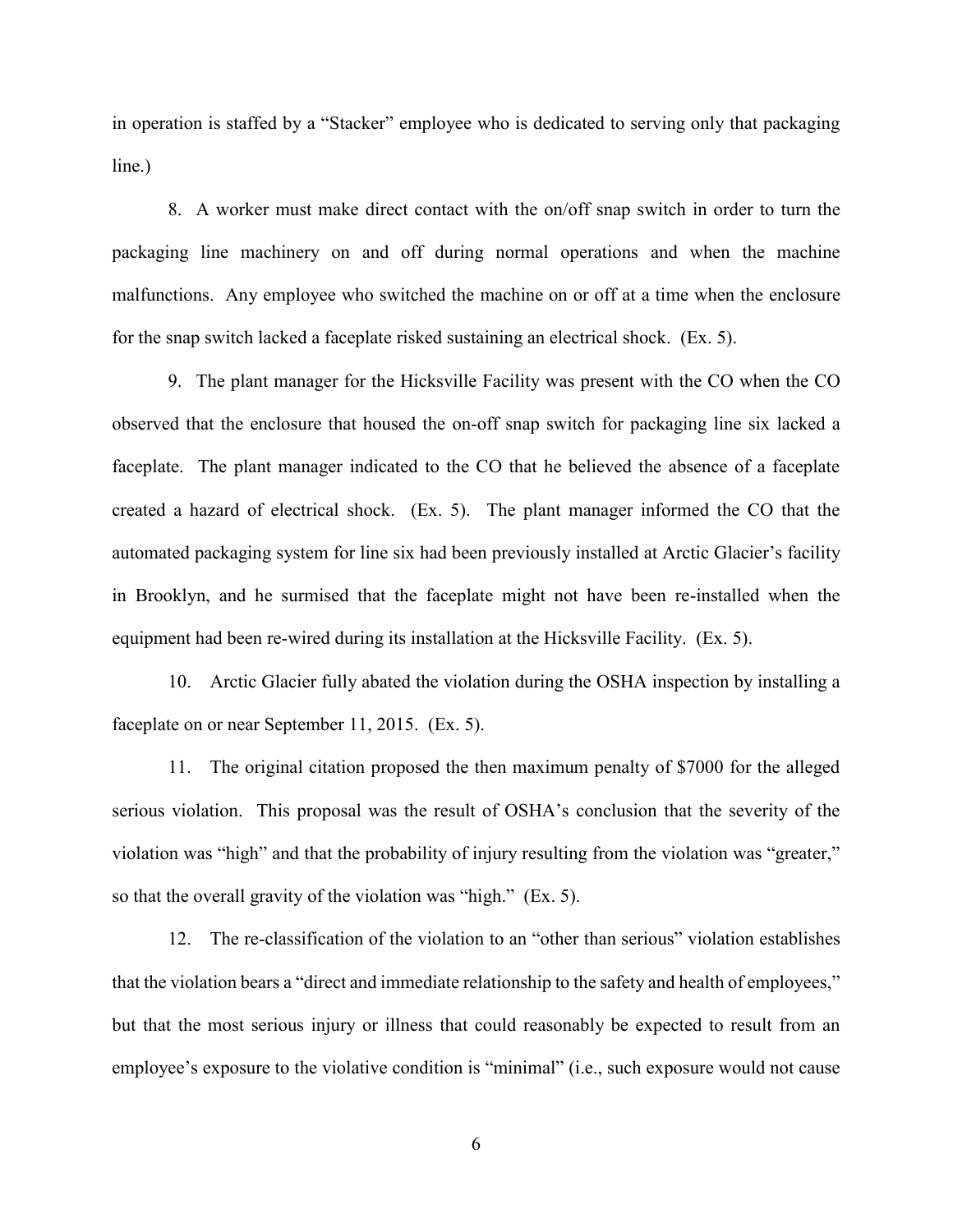death or serious physical harm). (*See* the OSHA "Field Operations Manual" (FOM) that was in effect at the time the citation was issued, OSHA Directive No. CPL 02-00-150, ch. 6, § III.A.1.b. [eff. Oct. 1, 2015]. $)^3$ 

13. If OSHA had originally classified the violation of § 1910.305(c)(4) as an "other than serious" violation rather than a "serious" violation, then by applying the protocol set forth in the FOM that was in effect at the time the citation was issued, OSHA would have proposed a penalty that was less than the maximum allowable penalty of \$7,000, but not less than \$1000. The stipulated record contains no evidence as to what penalty OSHA actually would have proposed for the violation if OSHA had originally classified it as "other than serious."

> *Violation of § 1910.37(b)(2) and Proposed Penalty (Citation 2, Item 1)*

14. In the PSS, Arctic Glacier agreed to accept Citation 2, item 1, which had alleged two instances of a repeated violation of 29 C.F.R.  $\S$  1910.37(b)(2).<sup>4</sup> The two instances involved two different doors that were part of two different exit routes<sup>5</sup> for evacuating the facility's ice making

<sup>&</sup>lt;sup>3</sup> The FOM was not included in the Joint Stipulation of Facts, but both parties refer to it in their written arguments. The undersigned regards these arguments to entail an implied joint request to take judicial notice of the FOM pursuant to Fed. R. Evid. 201.

 $4$ Section 1910.37(b)(2) provides: "Each exit must be clearly visible and marked by a sign reading 'Exit.'"

<sup>&</sup>lt;sup>5</sup>When used in this decision, the terms "exit," "exit access," "exit discharge," and "exit" route" bear the meanings set forth in 29 C.F.R. § 1910.34(c), as follows:

*Exit* means that portion of an exit route that is generally separated from other areas to provide a protected way of travel to the exit discharge. An example of an exit is a two-hour fire resistance-rated enclosed stairway that leads from the fifth floor of an office building to the outside of the building.

*Exit access* means that portion of an exit route that leads to an exit. An example of an exit access is a corridor on the fifth floor of an office building that leads to a two-hour fire resistance-rated enclosed stairway (the Exit).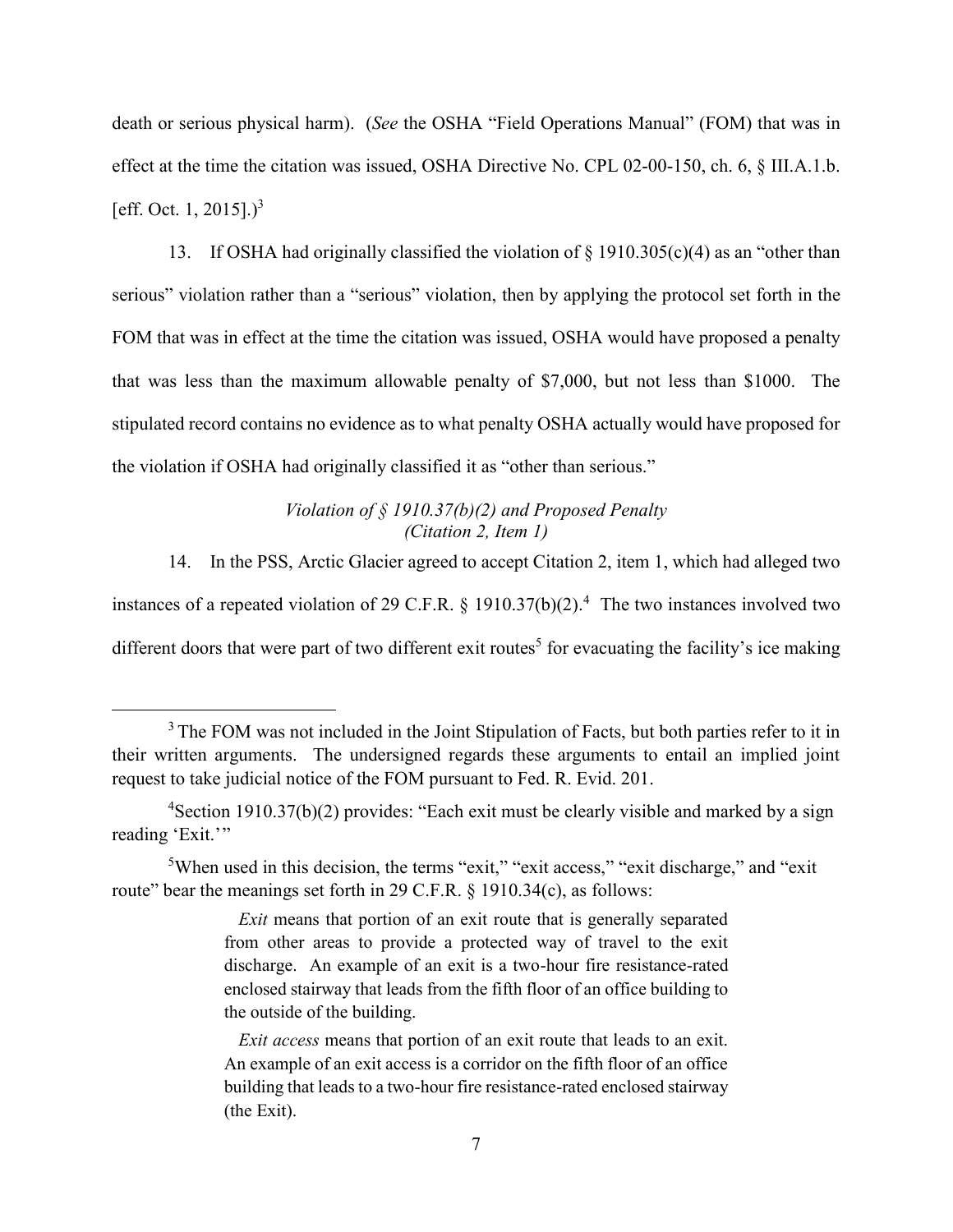room. 6

 $\overline{a}$ 

15. The rectangular shaped ice making room is 57.5 feet long and 32 feet wide. (Ex. 2). The ice making room has five doors along its four walls. When the CO opened the inspection on September 11, 2015, none of the five doors bore any "Exit" signage on the ice making room side of the doors. The evacuation diagram for the ice making room designated only two of its five doors as exit route doors, and neither of those doors was marked with "Exit" signage. (Ex. 6, Bates pagination "Arctic-H 000140"). One of the unmarked exit route doors was on the east wall and the other unmarked exit route door was on the opposite west wall.<sup>7</sup> The distance between these two exit route doors was approximately 57.5 feet. (Ex. 10).

16. The unmarked exit route door on the east wall was a double-hung, side-hinged, left

*Exit route* means a continuous and unobstructed path of exit travel from any point within a workplace to a place of safety (including refuge areas). An exit route consists of three parts: The exit access; the exit; and, the exit discharge. (An exit route includes all vertical and horizontal areas along the route.)

<sup>6</sup> The "ice making room" is confusingly identified in the declarations of Andy Gravener (Ex. 11) and Brent Hill (Ex. 13) as the "Ice Bagging Room," even though both declarants describe there being "several ice making machines" in that room, and neither declarant refers to any ice bagging activity actually occurring in the room. Nevertheless, it is apparent from the context of those declarations that both declarants are referring to the room with the two unmarked exits that the citation and other documents in the stipulated record identify as the "ice making room." (Ex. 5).

<sup>7</sup> In the evacuation diagram that is part of Exhibit 6 (Bates pagination "Arctic-H 000140"), the exit route door on the east wall is the one for which the evacuation route provides egress in the upward direction, and the exit route door on the west wall is the one the evacuation route provides egress in the downward direction.

*Exit discharge* means the part of the exit route that leads directly outside or to a street, walkway, refuge area, public way, or open space with access to the outside. An example of an exit discharge is a door at the bottom of a two-hour fire resistance-rated enclosed stairway that discharges to a place of safety outside the building.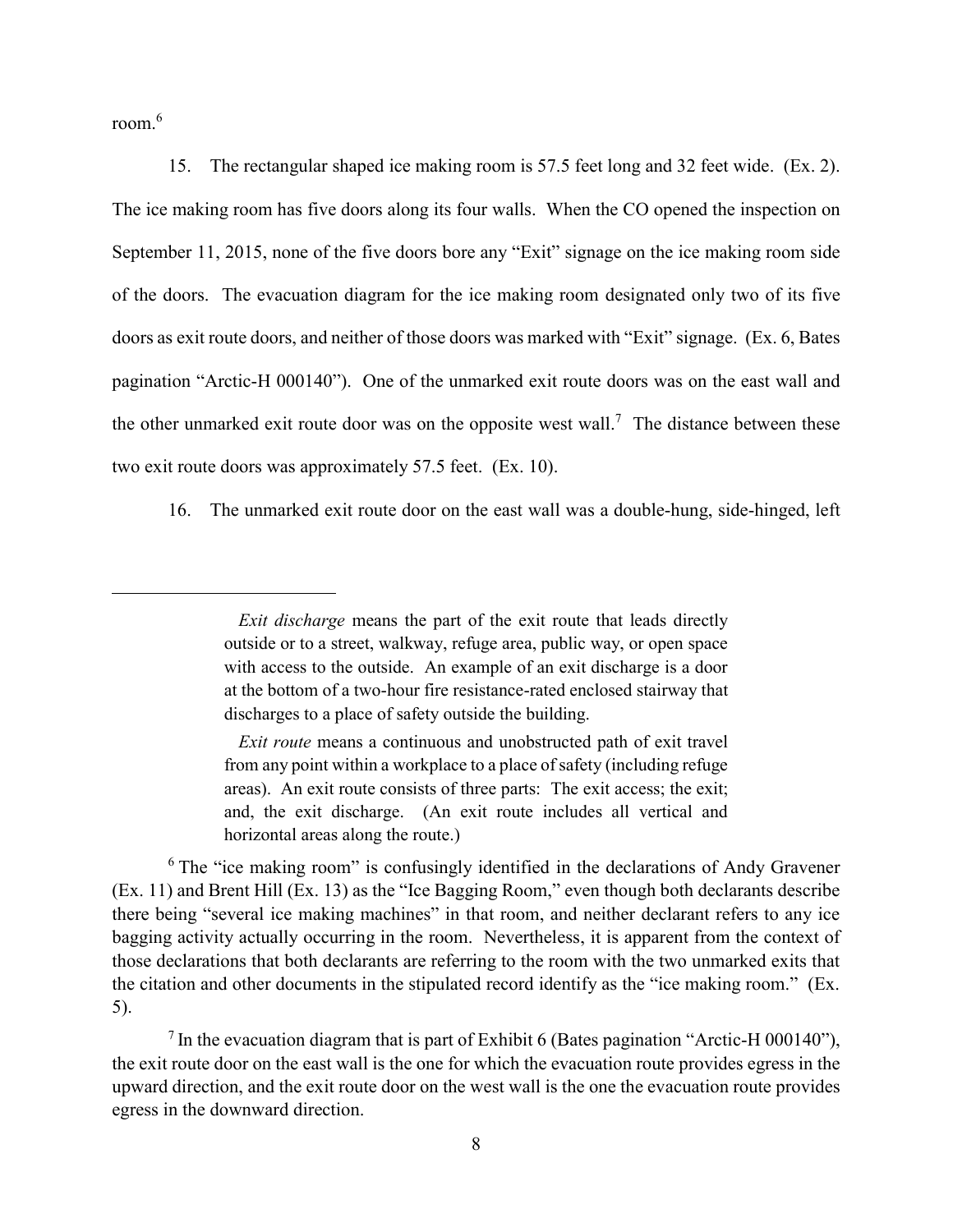and right-hand outward-swinging, fire-rated steel door, that was 60 inches wide and 90 inches high, and that swung outward left and right with interior panic-type hardware. This exit route door opened to a corridor, with the exit route continuing to the exit discharge to the outside of the building in the loading dock area. (Exs. 6 & 10).

17. The unmarked exit route door on the opposite (west) wall was an inward swinging side-hinged, single-hung, fire-rated steel door, measuring 36 inches wide and 84 inches high. This exit route door opened to a corridor that led to the exit discharge to the outside of the building. (Exs. 6 & 10).

18. The ice making room was bordered on its south side by the "ice rake bin" room.<sup>8</sup> There are two doors on the north wall of the ice rake bin room that connect it to the adjoining ice making room—one door was near the ice rake bin room's east wall and the other was near the room's west wall. Both doors were marked with an "Exit" sign on the ice rake bin room side of the doors. The specified exit routes for anyone occupying the ice rake bin room was through either of the two exit route doors on the room's north wall that provided ingress to the adjoining ice making room, with the exit routes continuing through either of the two exit route doors in the ice making room. (Exs.  $6 \& 10$ ).

19. The ice making room was bordered on its north side by a slightly larger adjoining room. The stipulated record does not identify the name or function of this adjoining room, but reference to Exhibit 2 and to paragraph 4(a) of the PSS suggests that this adjoining room is the "anhydrous ammonia machinery room" (machinery room), and that access to the machinery room from the ice making room is restricted. There is a side-hinged double left and right inward

<sup>&</sup>lt;sup>8</sup> In the evacuation diagram that is part of Exhibit 6 (Bates pagination "Arctic-H 000140"), the ice rake bin room is the room to the left of the ice-making room.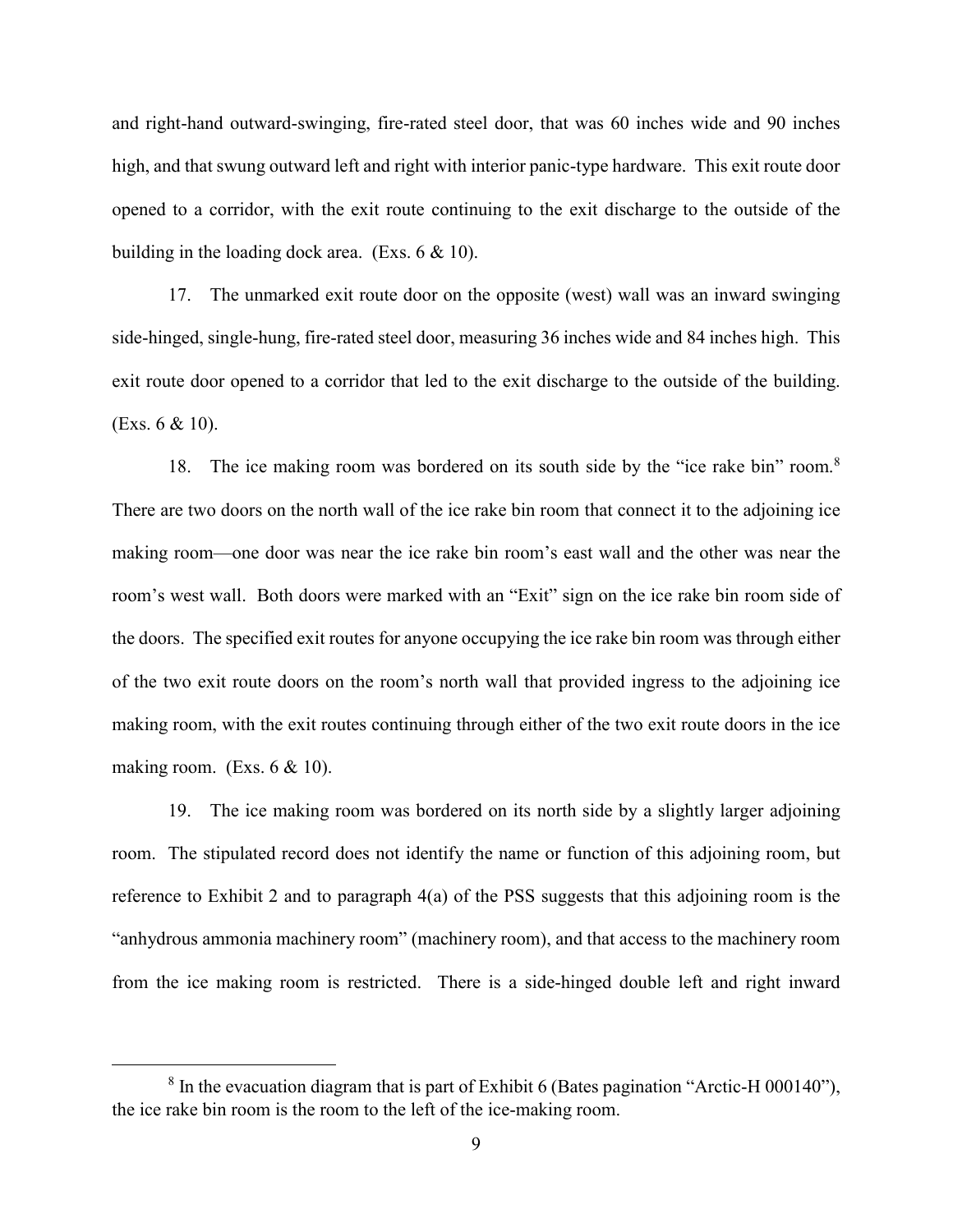swinging door on the north wall of the ice making room that connects it to the machinery room. (Exs. 6, 10, & 16-b). This double door is a part of the exit route for a person positioned in the machinery room near that double door. (Ex. 16-b). A person utilizing that double door to egress from the machinery room to ice making room would then have to use one of the two exit route doors in the ice making room to continue along the designated exit route to the exit discharge. (Ex. 16-b).

20. Arctic Glacier's failure to mark the two exit route doors in the ice-making room with "Exit" signage caused those two exit route doors to be indistinguishable from the other three doors in the room that were not part of any exit route for egress from the ice making room. The absence of "Exit" signs on each of the two exit route doors as required by § 1910.37(b)(2) could have caused a delay in the emergency evacuation of an employee who was situated in the ice making room, the ice rake bin room, or the machinery room. (Ex. 6). There is a substantial probability that such a delay in an employee being able to discern which of the five doors in the ice making room led to an exit discharge, could have resulted in an employee sustaining serious or even fatal injury. (Exs. 6, 10, & 16-b).

21. Arctic Glacier employees, and employees of outside contractors, accessed the ice making room from time to time to perform inspections, maintenance activities, and repairs on process equipment. (Ex. 6). The stipulated record contains no evidence regarding the number of employees who typically occupy either the ice rake bin room or the machinery room, or the frequency of such occupancy. (As previously described, the exit routes from these two adjoining rooms pass through the ice making room and its two exit route doors.)

22. Arctic Glacier completed abatement of the violation by placing appropriate "Exit" signage for the previously unmarked exit route doors within one or two days after the CO identified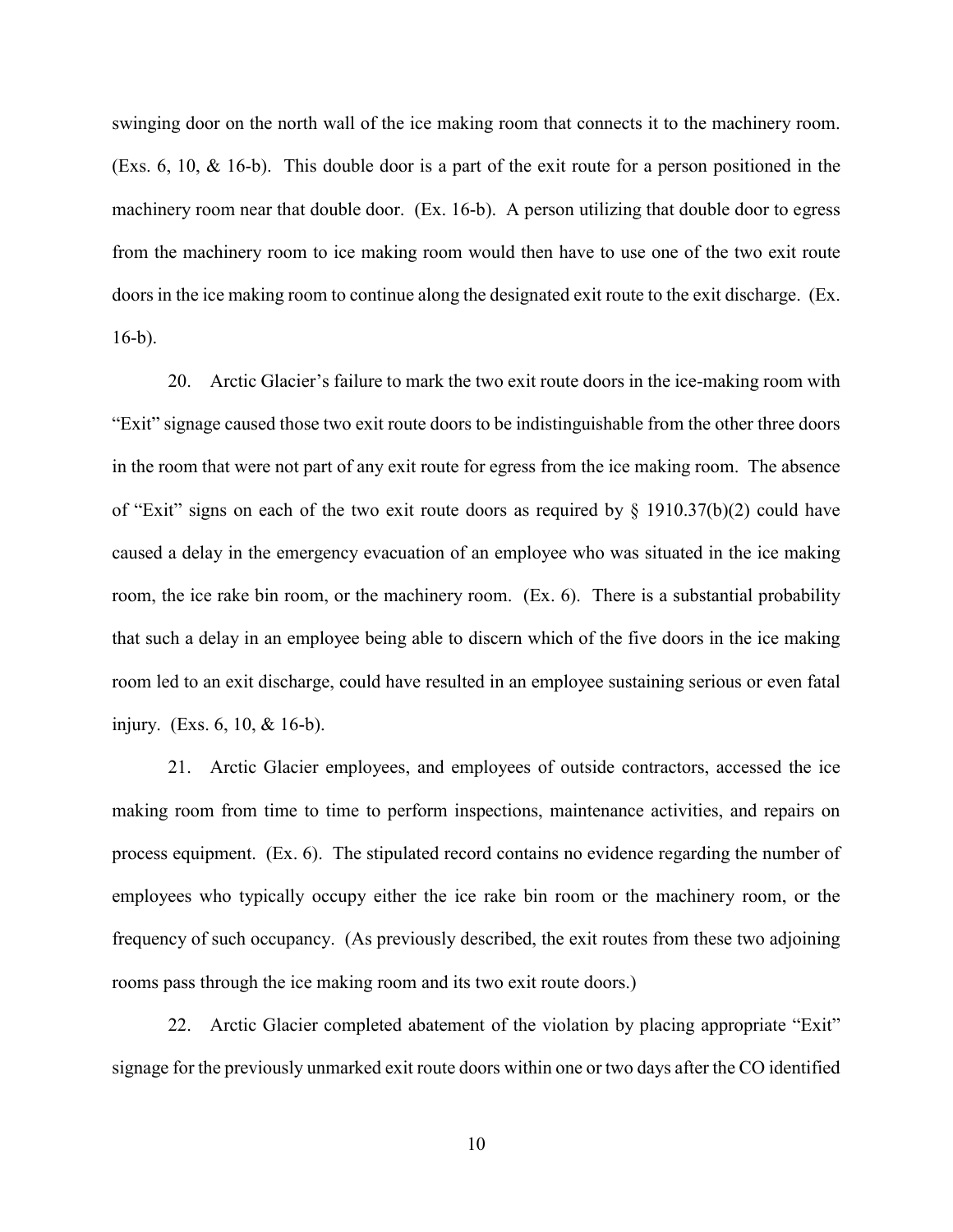the violation. (Ex. 11).

23. The prior violation that supported the classification of "repeated" was a violation of the same standard at Arctic Glacier's facility in Mamaroneck, New York, that had been identified during OSHA inspection number 623559. That inspection had been opened on August 20, 2012, and that violation became a final order on September 24, 2013. (Ex. 18).

24. OSHA proposed a \$22,000 penalty for the repeat violation of § 1910.37(b)(2), arriving at this figure by applying the protocol set forth in chapter six of the OSHA FOM that was in effect at the time the citation was issued. (*See* footnote 3, *supra*). In applying that protocol, OSHA classified the severity of the violation to be "medium" (as opposed to "high," "low," or "minimal" severity) and the probability of injury occurring as a result of the violative condition to be relatively low (that is, a "lesser" probability of injury, rather than a "greater" probability). According to the FOM's penalty matrix, a violation with "medium" severity and "lesser" probability is assigned an overall gravity characterization of "moderate" (in contrast to gravity characterization of either "high" or "low"). Such a "moderate" violation (with "medium" severity and "lesser" probability) is assigned a threshold gravity-based penalty of \$4000 under the FOM's penalty matrix. OSHA increased this baseline amount about by 10% to \$4400 based on Arctic Glacier's "history," in that Arctic Glacier had been established to have violated other health or safety standards within the preceding five years. Further following the protocol set forth in the FOM, OSHA applied a multiplier of five to the \$4400 figure because the violation was a first repeated violation by an employer who had more than 250 employees nationwide and thus was regarded to be a "large" employer for purposes of the penalty calculation. (If Arctic Glacier had 250 or fewer employees nationwide, the \$4400 figure would have been multiplied by a factor of two instead of five.) Application of the multiplier of five resulted in a proposed gravity-based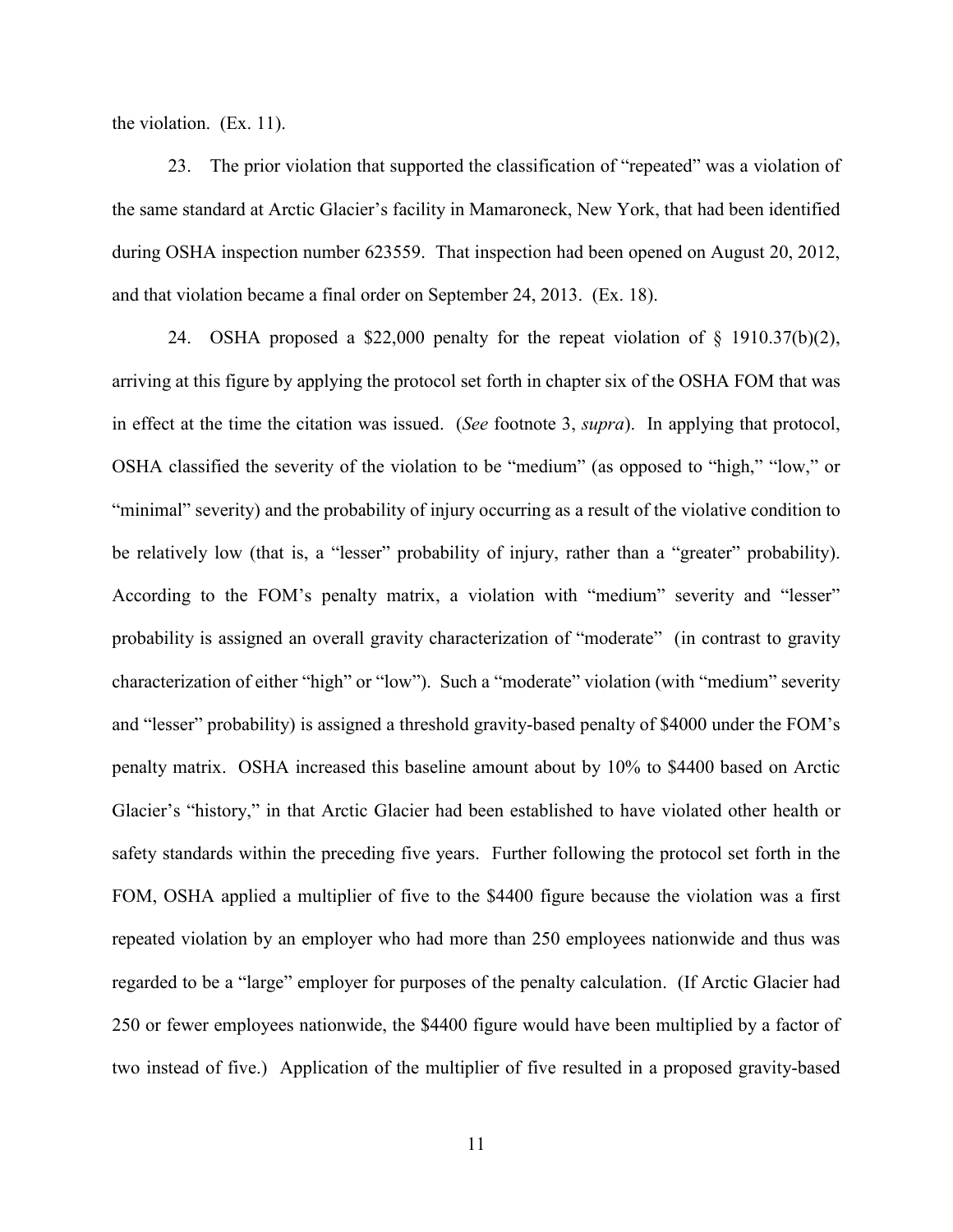penalty of \$22,000 for the first repeat violation. (Ex. 6).

### **Discussion**

The Commission obtained jurisdiction of this matter under section 10(c) of the Occupational Safety and Health Act (Act) upon Arctic Glacier's timely contest of the citations and proposed penalties. 29 U.S.C. § 659(c). At all relevant times, Arctic Glacier was an employer covered by the Act because it met the Act's definition of "employer." 29 U.S.C. § 652(5).  $(Answer, 94)$ .

The Commission and its judges make *de novo* penalty determinations and have the authority to assess penalties based on the facts of each case and the applicable statutory criteria. *Valdak Corp*., 17 BNA OSHC 1135, 1138 (No. 93-0239, 1995) *aff'd* 73 F.3d 1466 (8th Cir. 1996); *Allied Structural Steel,* 2 BNA OSHC 1457, 1458 (No. 1681, 1975).

With the two violations here having occurred before November 2, 2015, the statutory penalty for the repeat violation ranges from no penalty to \$70,000. The statutory penalty for the "other than serious" violation ranges from no penalty to \$7000. 29 U.S.C. § 666. *Cf.* Inflation Adjustment Act of 2015, Pub. Law 114-74 § 701, 129 Stat. 559-602 (2015); Department of Labor Federal Civil Penalties Inflation Adjustment Act Catch-Up Adjustments, 81 Fed. Reg. 43430 (July 1, 2016) (authorizing increased penalty amounts for OSHA violations occurring after November 2, 2015).

Section 17(j) of the Act requires that in assessing penalties, the Commission give "due consideration" to four criteria: the size of the employer's business, the gravity of the violation, the employer's good faith, and its prior history of violations. *Compass Envtl., Inc.,* 23 BNA OSHC 1132, 1137 (No. 06-1036, 2010), *aff'd*, 663 F.3d 1164 (10th Cir. 2011).

Gravity is typically the primary consideration among these four statutory criteria, and is determined by "such matters as the number of employees exposed, the duration of the exposure,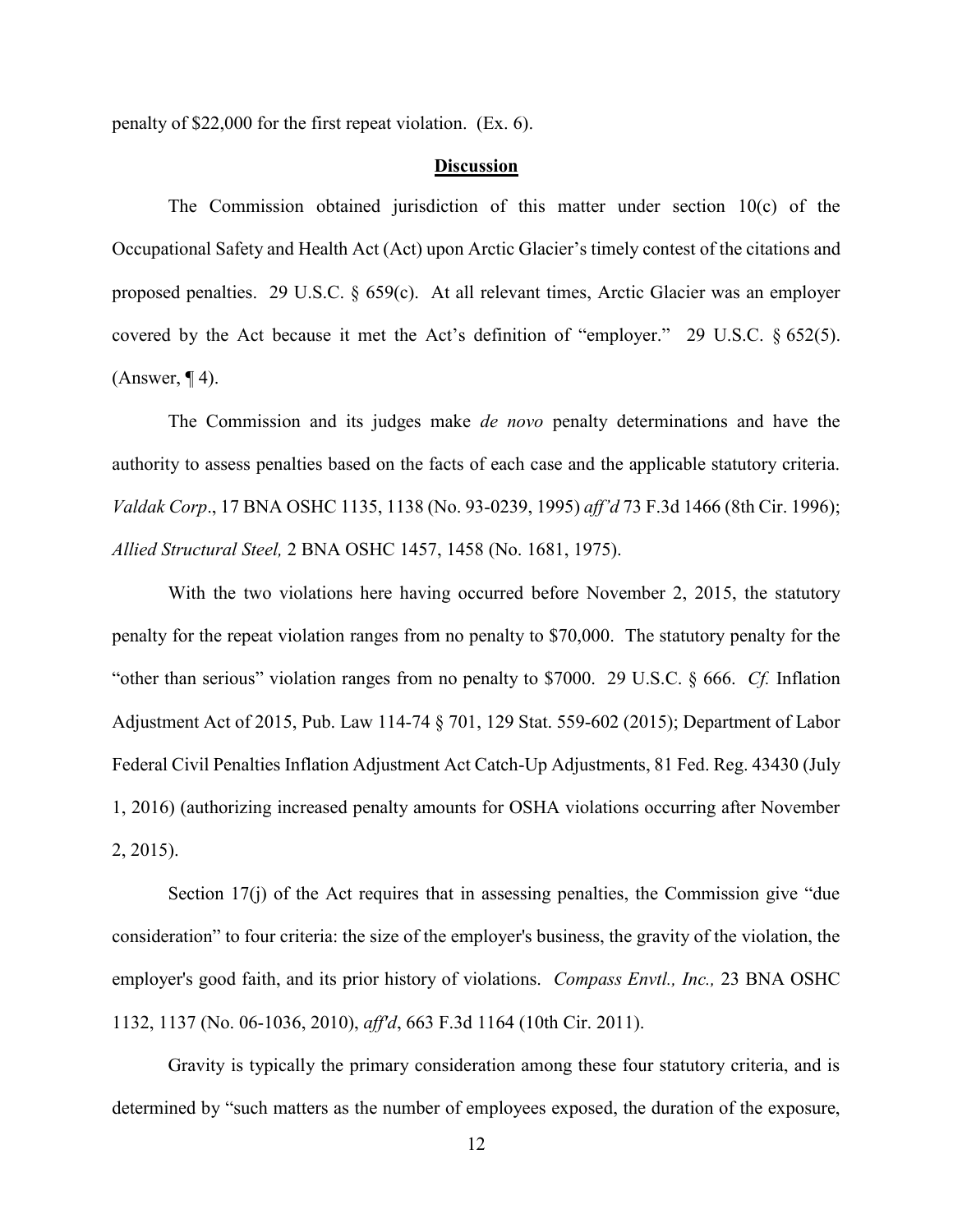the precautions taken against injury, and the likelihood that any injury would result." *J.A. Jones Constr. Co.,* 15 BNA OSHC 2200, 2214 (No. 87-2059, 1993). In assessing the probability that a violative condition may result in injury, appropriate factors to consider include the number of employees exposed, the frequency and duration of employee exposure, employee proximity to the hazard, the use of appropriate personal protective equipment, and any other pertinent working conditions. *See* FOM in effect at the time the citation was issued, OSHA Directive No. CPL 02- 00-150, ch. 6, sec. III.A.2.b. (eff. Oct. 1, 2015).

## *"Other Than Serious" Violation of § 1910.305(c)(4) (Citation 1, Item 5)*

Citation 1, item 5, involves the absence of the faceplate for the electrical enclosure that housed the on/off snap switch for the automated packaging system on packaging line six. The violation was originally alleged to have been a "serious" violation, and OSHA proposed the maximum penalty of \$7000 that was then available for a serious violation. OSHA sought the maximum penalty after having determined that the severity of potential injury was "high" and the probability of an injury occurring was "greater," so that the overall gravity of the violation was determined to have been "high." However, the alleged violation as finally resolved by the PSS is classified as an "other than serious" violation. A violation is considered "other than serious" when "there is a direct and immediate relationship between the violative condition and occupational safety and health, but not of such relationship that a resultant injury or illness is death or serious physical harm." *Crescent Wharf and Warehouse Co.*, 1 BNA OSHC 1219, 1222 (No. 1, 1973). OSHA policy describes the "severity" of an "other than serious" violation to be "minimal," meaning that "the most serious injury or illness that could reasonably be expected to result from an employee's exposure … would not cause death or serious physical harm." OSHA FOM, CPL 02-00-159, eff. Oct. 1, 2015, ch. 6, § III.A.1.b.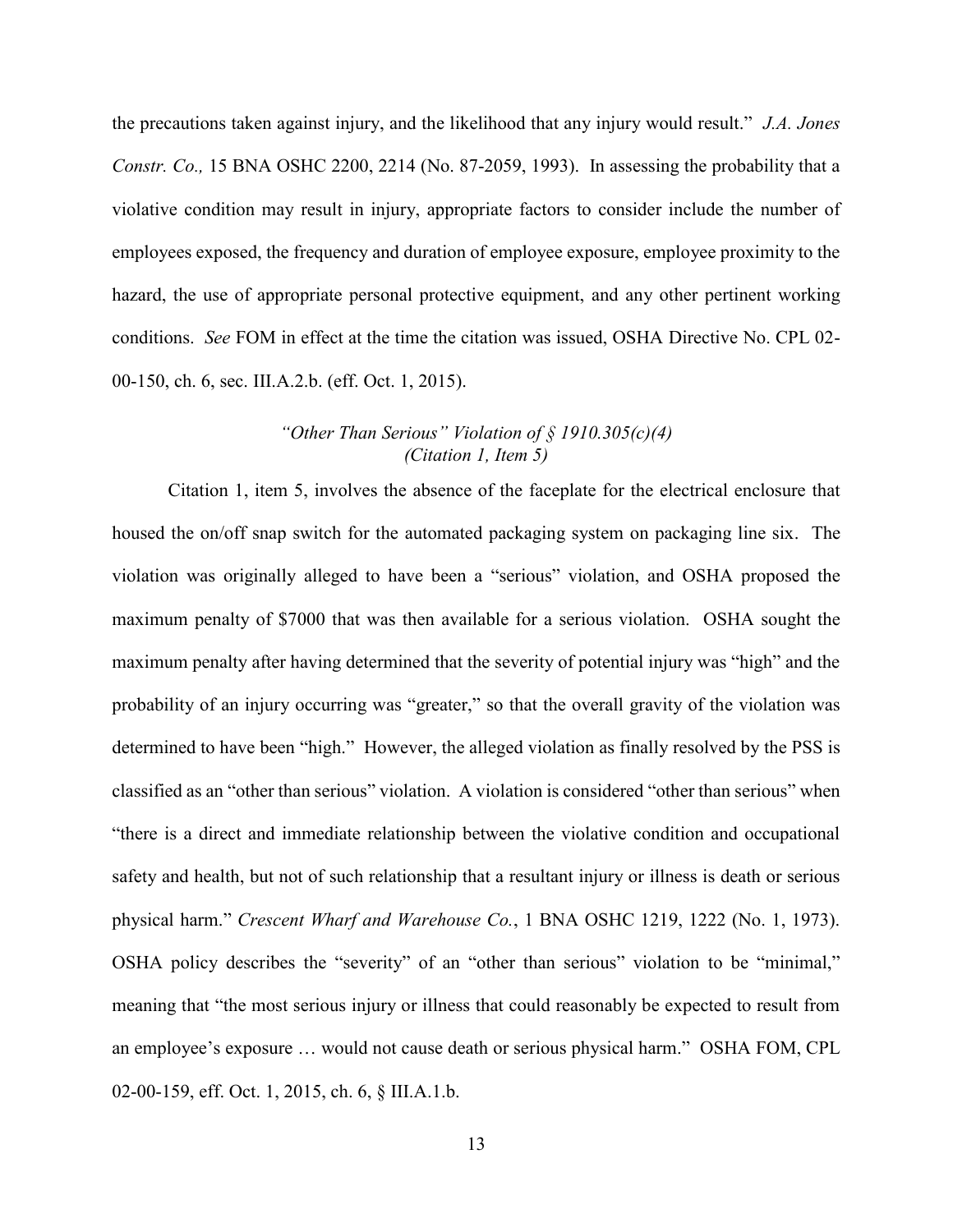The FOM provides that where the probability of an injury occurring as a result of an "other than serious" violation is "lesser," then ordinarily no penalty is proposed. *Id.* at § III.A.5.b. If the probability of an injury occurring as a result of an "other than serious" violation is "greater," then the range for a gravity-based penalty for that violation is between \$1000 and \$7000. *Id.* The FOM states that the maximum penalty of \$7000 may be proposed where the OSHA area director determines that such a penalty "is appropriate to achieve the necessary deterrent effect." *Id.*

With the violation having been established by the PSS to have been "other than serious," it must be deemed to have been of "minimal" severity, so any electrical shock that resulted from the violation would not be reasonably expected to cause serious injury or death.

The evidence in the stipulated record establishes that the probability of an employee sustaining an electrical shock as a result of the violation is "greater," because the on-off switch had to be manipulated every time the machinery was turned on or off.

The Declarations of Brent Hill, Andy Gravener, and Steve Rostkowski are not sufficiently weighty to support a finding that at the time of the inspection the equipment was being repaired, or that the power to the equipment had been turned off and the equipment had been unplugged, so that no electricity was present in the uncovered enclosure that housed the on/off snap switch.

Brent Hill was the manager of the inspected facility at the time the inspection was opened on September 11, 2015, but he has since left Arctic Glacier's employ. In his declaration dated November 7, 2017, he stated that the equipment that lacked the faceplate was not in use at the time of the inspection. (Ex. 13). He stated further that he did "not recall the specific reason for the face plate having been removed, but my best recollection is that, at that time, repairs … were in progress and the electricity had been turned off while those repairs had been conducted."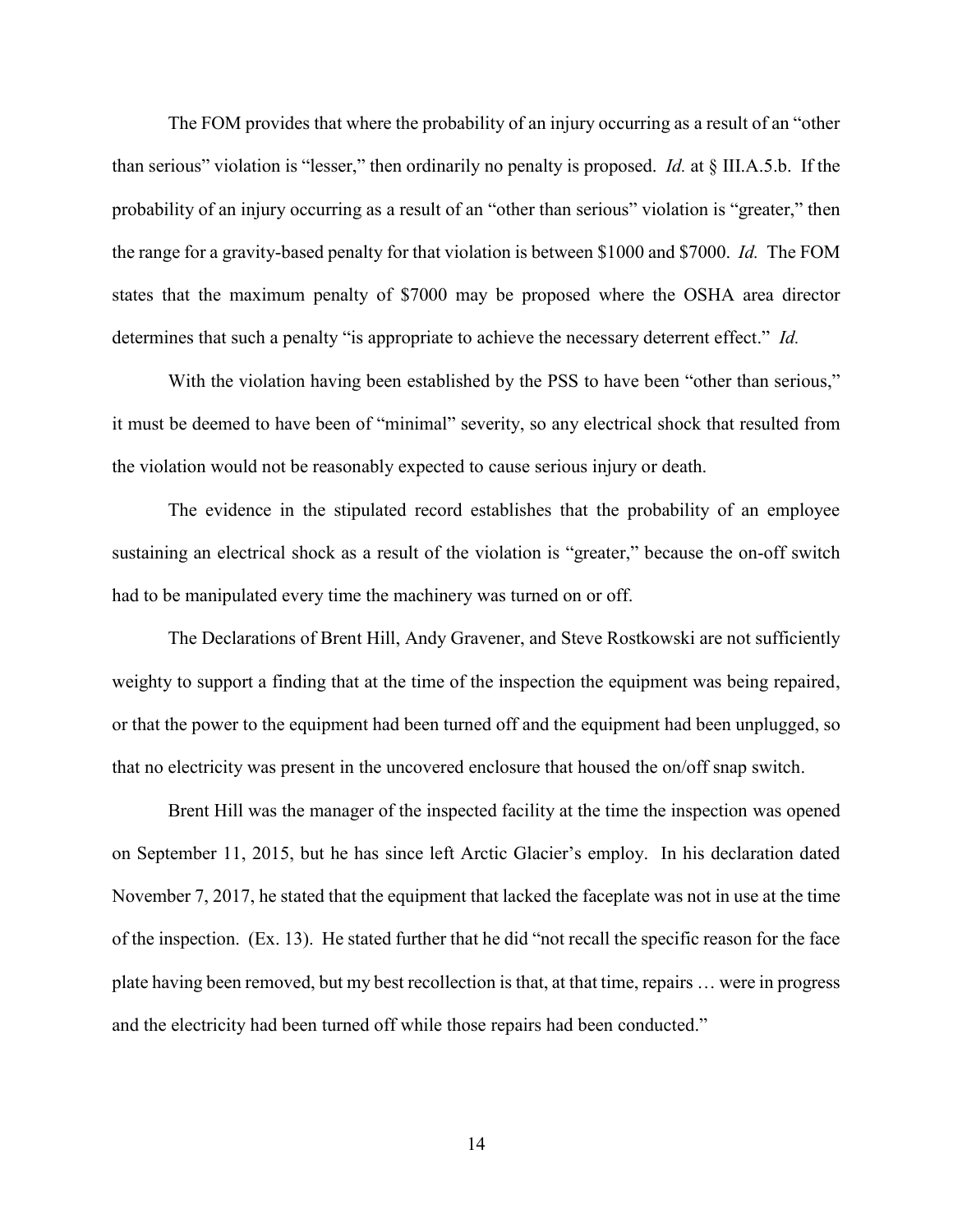Mr. Hill's "best recollection" of events that occurred more than two years prior to his making the declaration is insufficiently weighty to establish that there was no electricity present to the electrical enclosure that housed the on/off snap switch that lacked a face plate. There is no indication in the violation report that the CO who conducted the inspection prepared (Ex. 5) that electricity was not present in the equipment. To the contrary, the contemporaneous documentation in the stipulated record supports a finding that electrical power *was* present in the exposed electrical enclosure at the time of the inspection—the CO who conducted the inspection wrote that the "electrical hazard was observed in plain view by [the CO] and was *clearly seen* to be exposing the Production Associate *who was operating the machine* to an electrical hazard." (Ex. 5, Bates pagination Arctic-H 000117, ¶23) (emphasis added). Moreover, the CO's violation report indicates that during the inspection Mr. Hill himself had "identified electrical shock as a potential hazard that could result from not having a faceplate cover installed on the enclosure." *Id.* The CO's record of his observations while conducting the inspection, and his record of what Hill said to the CO during the inspection, are more reliable than Hill's "best recollection" of what occurred during a small part of an inspection that he participated in more than two years earlier.

Andy Gravener is the Director of Arctic Glacier's eastern U.S. operating division and he was involved in the construction and start up of the Hicksville Facility. He states in his declaration that Arctic Glacier's "standard practice is to turn off and then unplug the [machinery] before we perform any maintenance on them," and that "[g]iven our standard practice and the training our employees get on the electrical system and lockout/tagout requirements, *I think* that at the time that the compliance officer conducting the inspection noted the missing face plate on September 11, 2015, the [machinery] on line 6 was not in use and was unplugged." (Ex. 11, p. 2) (emphasis added). Mr. Gravener's supposition, grounded in his understanding of Arctic Glacier's standard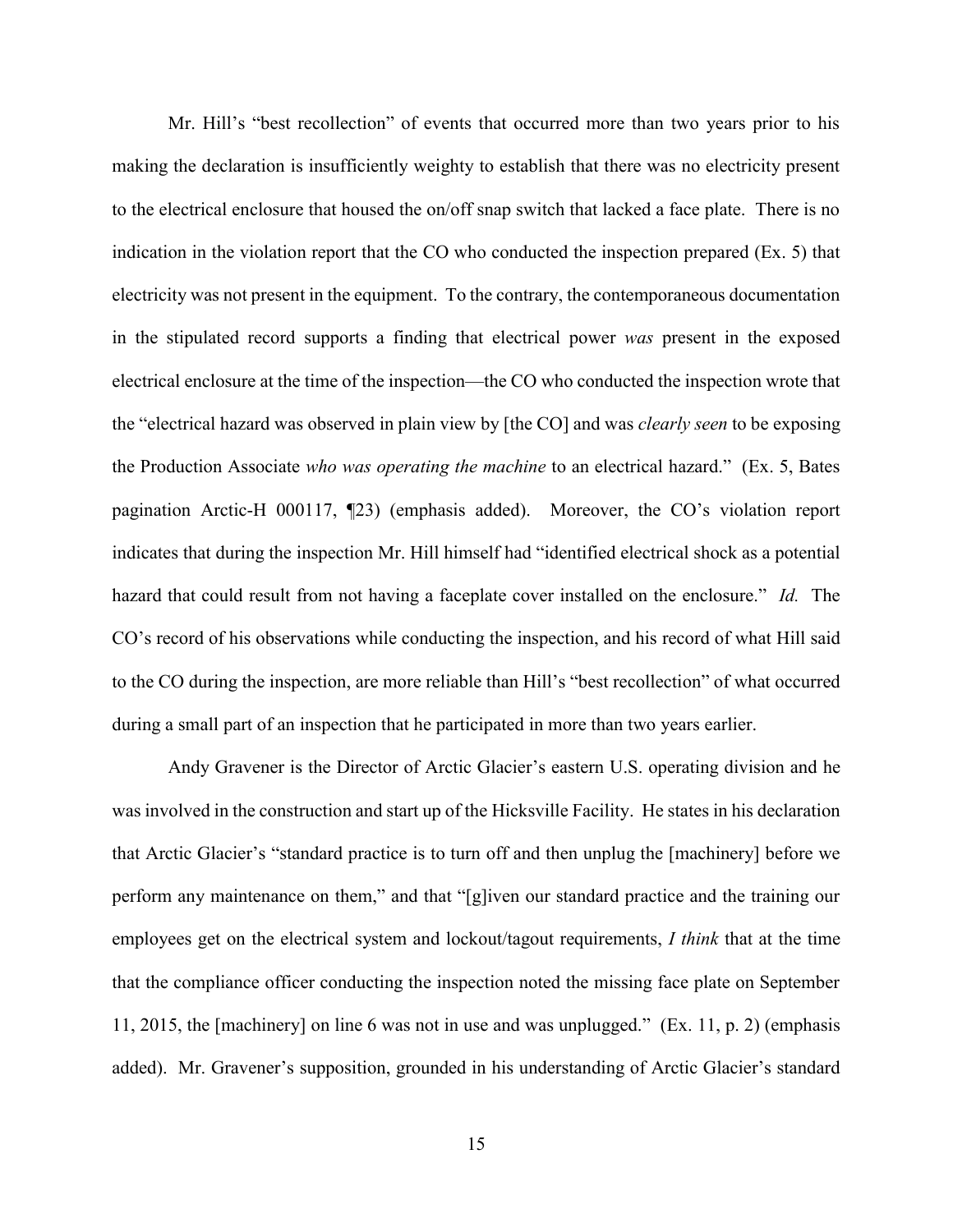practices, that the equipment had been unplugged at the time of the inspection is not sufficiently weighty to prove that the machinery was unplugged. As with the Hill declaration, the CO's contemporaneous record of the conditions that he observed at the time of the inspection are far more reliable, decisive, and weighty than Gravener's supposition.

Steve Rostkowski is the president of a company named Industrial Refrigeration, Inc. Employees of that company were working on process equipment at the Hicksville Facility at the time of the inspection. (Ex. 15). Exhibit 15 of the Joint Stipulation of Facts is Rostkowski's *unsigned* declaration that states "the equipment in the Ice Bagging Room was not in use and was unplugged at the time Industrial Refrigeration, Inc.'s employees were performing their work." Rostkowski's declaration is given no weight because Rostkowski did not sign the declaration that was filed with the Joint Stipulation of Facts. And there may be good reason that Roskowski did not sign the prepared declaration, because there is no indication in the stipulated record that the averments in numbered paragraph 3 of that declaration are based on his personal knowledge or that he would have been competent to testify on the matters stated in that paragraph. $^9$ 

The weight of the evidence on the stipulated record establishes that electricity was present in the exposed electrical enclosure and presented a "greater" probability that an employee could sustain an electrical shock, albeit of "minimal" severity, as a result of the violative condition. This is so even though the nearest employee to the enclosure was ordinarily twenty feet away and, according to evidentiary material that Arctic Glacier caused to be prepared for inclusion in the stipulated record, such an employee had no job-related reason to get any closer to the enclosure.

<sup>&</sup>lt;sup>9</sup> Paragraph 3 of the Rostkowski declaration states in full: "Given the seasonal nature of Arctic Glacier's business, and the fact that Arctic Glacier's busy season had already concluded, the equipment in the Ice Bagging Room was not in use and was unplugged at the time Industrial Refrigeration, Inc.'s employees were performing their work." (Ex. 15).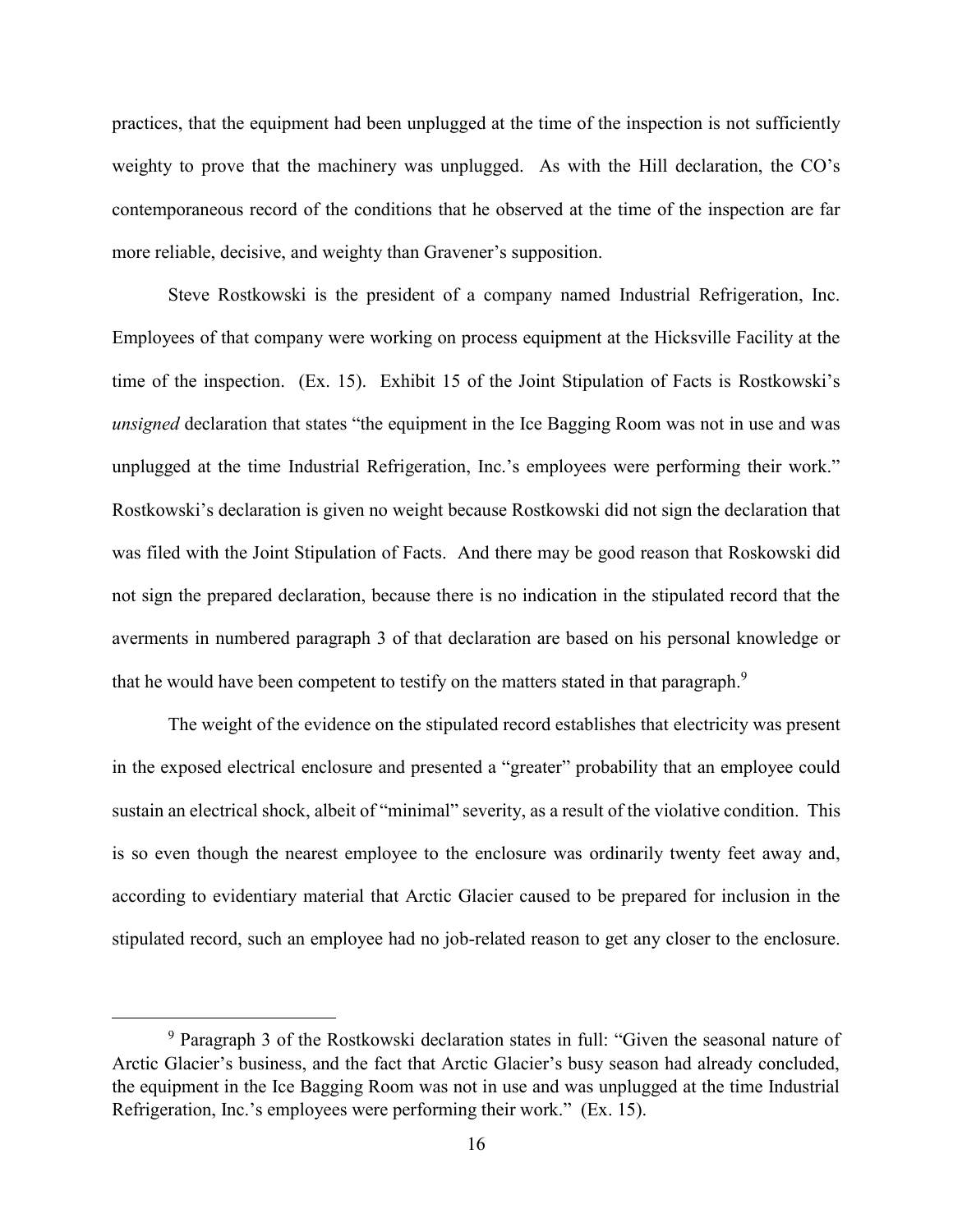Be this as it may, the evidence of record establishes that some employee had to manipulate the on/off switch to turn the machinery on and off, and in doing so would necessarily have direct contact with the switch that was housed in the enclosure that lacked a faceplate.<sup>10</sup>

According to the FOM's penalty methodology, the range of penalties for an "other than serious" violation for which there is a "greater" probability of injury is between \$1,000 and \$7,000. There is no evidence in the stipulated record to support establishing the threshold gravity based penalty amount at more than the minimum of \$1000. That \$1000 figure is reasonable for such a violation and is accepted as a threshold amount. Applying the protocol in the FOM, no reductions in the threshold amount of \$1000 would be in order under the FOM's methodology to account for either "good faith" or Arctic Glacier's size, because Arctic Glacier has a recent history of other violations and it is regarded to be a "large" employer and thus not eligible for penalty reduction

 $10$ Arctic Glacier argues that the stipulated record establishes that the then manager of the facility, Brent Hill, started the packaging line systems each day, and not any other Arctic Glacier employee. (Reply Br. 2). Even if this were accepted as being an accurate statement of fact, this would establish that Mr. Hill had direct contact with the exposed on-off snap switch and was at risk to receiving an electrical shock as a result of the violative condition.

The stipulated record, however, lacks sufficient evidence to establish that Hill was the person who switched on the machinery every day. Arctic Glacier relies on the declaration of Larry Aleksandrich as supporting a finding that Hill is the employee who switches on the machinery for the packaging lines. (Ex. 14). Aleksandrich is a consultant and is not an employee of Arctic Glacier. In his declaration, Aleksandrich states that he has played a "key role in designing and implementing" Arctic Glacier's process safety program. In paragraph 4 of his declaration, he states: "It is my understanding that … [e]ach day Brent Hill would start the equipment and conduct daily rounds in the Ice Bagging Room and Machinery Room." This averment is insufficient to establish that it is based on Aleksandrich's personal knowledge or that he would be competent to testify on the matter stated.

Notably, nothing in Hill's declaration supports the claim that he was the person who switched on the machinery every day. Hill's declaration simply does not address the matter of whether he is involved in switching on the machinery for the packaging lines.

Contrary to Arctic Glacier's argument, the evidence in the stipulated record is insufficient to support the finding that Brent Hill was the only employee of Arctic Glacier who switched on the packaging machinery for line six in the facility's packaging room.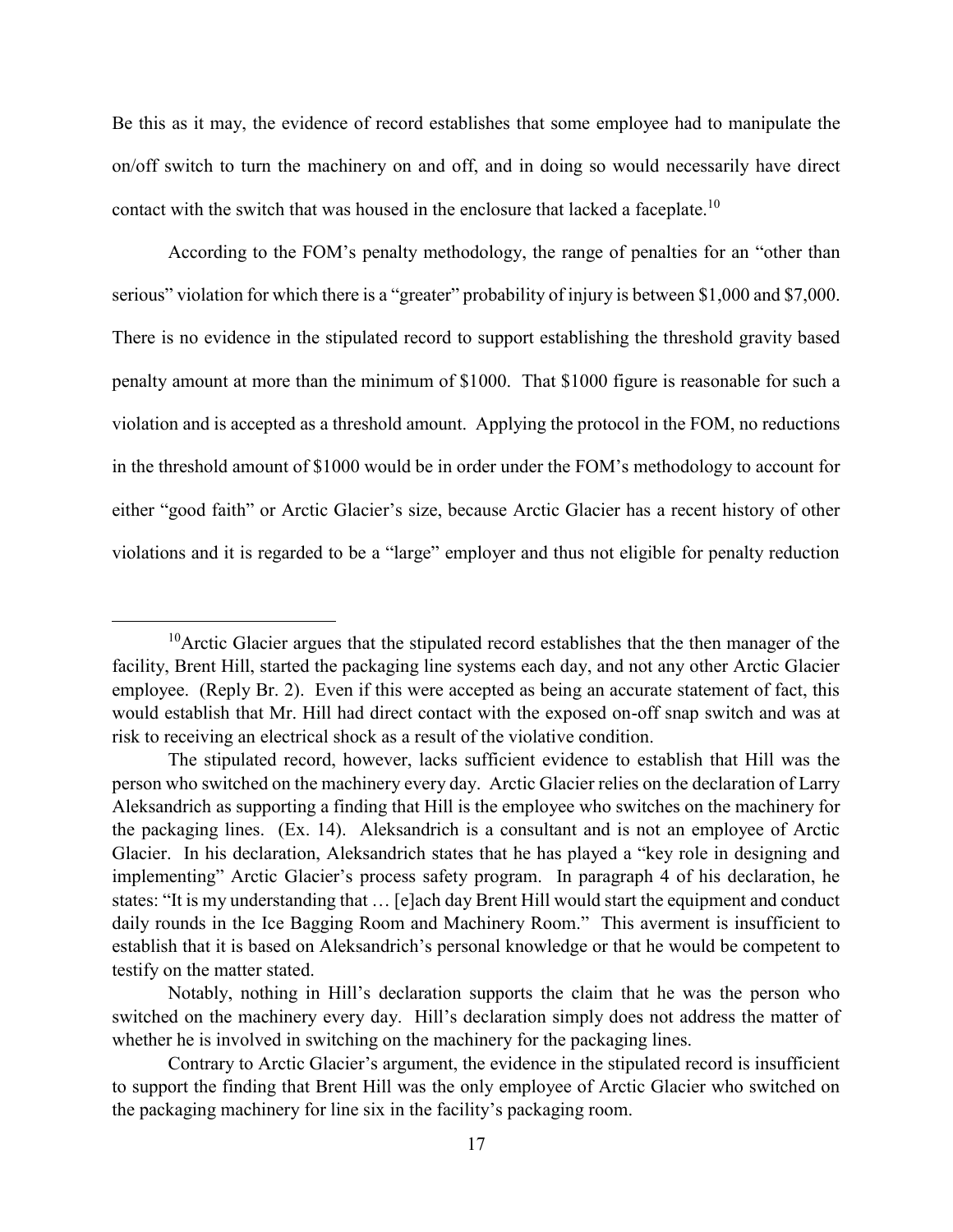that is allowed for smaller employers. Further applying the protocol in the FOM, the \$1000 threshold amount would be increased by 10% to reflect Arctic Glacier's prior history of recent violations. (Ex. 5, Bates pagination "Arctic-H 000118"; Ex. 18).

The FOM's treatment of the factors of gravity, history, good faith, and employer size are reasonable when applied to the facts of this matter and are adopted for purposes of assessing the penalty for the other than serious violation. The record supports the conclusion that if OSHA had originally classified the violation as "other than serious," the proposed penalty would have been at least \$1100. The remainder of the stipulated record lacks sufficient information to support increasing that sum to achieve any additional deterrent effect. Accordingly, a penalty of \$1100 will be assessed for the "other than serious" violation of  $\S$  1910.305(c)(4).

## *"Repeat" Violation of 1910.37(b)(2) (Citation 2, Item 1)*

The citation proposed a penalty of \$22,000 for the repeated violation of  $\S$  1910.37(b)(2), pursuant to the FOM's methodology described in the Finding of Fact ¶ 24.

The stipulated record supports OSHA's determination that the severity of the violation was "medium." While there is evidence that the ice making room with the two unmarked exit route doors was occupied only intermittently and by very few workers, there remains evidence that Artic Glacier employees and the employees of third-party contractors had occasion to occupy the ice making room and thus become exposed to the hazard of the two unmarked exit route doors. Moreover, the ice making room, and the two unmarked exit route doors in that room, were part of the exit routes for workers in the adjoining ice rake bin room and the machinery room. The stipulated record is devoid of evidence as to the number of persons who occupy those rooms and the frequency of that occupancy, but the record nonetheless supports the reasonable inference that both rooms are intended to be occupied from time to time and could have been occupied had there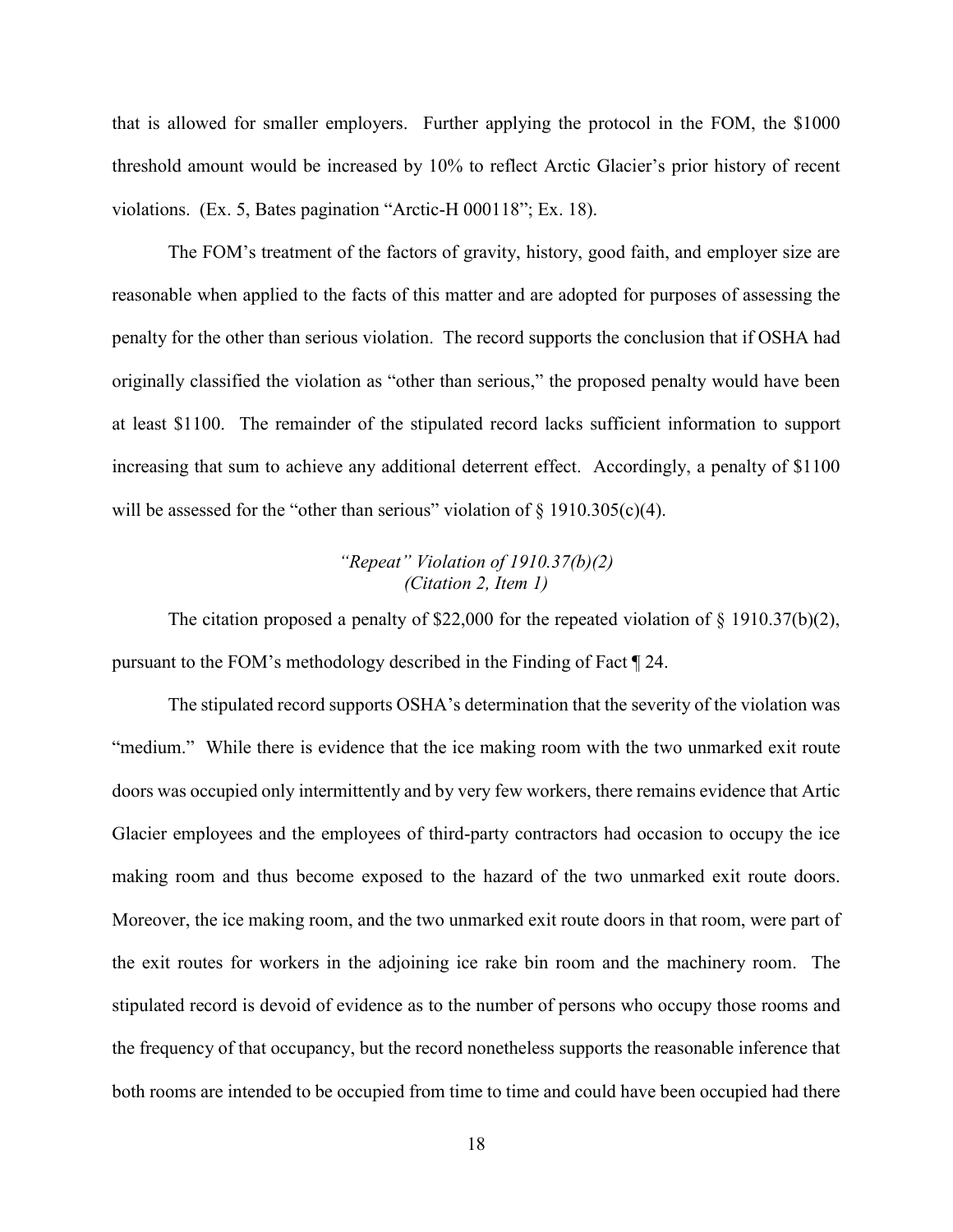been an emergency that required evacuation of those rooms. Thus, persons occupying those adjoining rooms would also be exposed to the hazard of the unmarked exit route doors in the ice making room. The absence of the signage on the doors would likely only delay the ultimate evacuation of persons in these rooms during an emergency, not prevent their evacuation, but even the slightest delay could conceivably result in serious injury or death. Thus, assignment of a severity of "medium" for the violation, rather than either "high" or "low," is reasonable, is supported by the stipulated record, and is adopted.

Arctic Glacier challenges OSHA's severity classification of "medium" in part on the argument that the stipulated record shows that there were *three* exit route doors in the ice making room, and that one of them was appropriately marked with "Exit" signage. This argument is rejected, and the findings of fact set forth above that the ice making room had only two doors that were part of designated exit routes, and that neither was marked with "Exit" signage, is confirmed. Arctic Glacier bases its argument on an unsworn assertion contained in an undated letter addressed to the attorney for Arctic Glacier on the letterhead of a consulting firm named Industrial Consulting & Education, LLC, that was signed by the firm's president, Mr. Paul Gadomski. (Ex. 12). There is no indication that Mr. Gadomski had ever visited the Hicksville Facility, and his letter suggests that the opinions he states in his letter are based on written information and material that he had reviewed, including a "provided sketch" of the ice making room. The "provided sketch" could conceivably have been the sketch that the CO prepared and that is part of the stipulated record at Exhibit 10, or it could have been some other sketch that is not a part of the stipulated record. Gadomski's letter indulges in the unsupported belief that three of the doors to the ice making room were part of designated exit routes, and that one of those three doors was marked with "Exit" signage. There is simply no evidence in the stipulated record to support the finding that any of the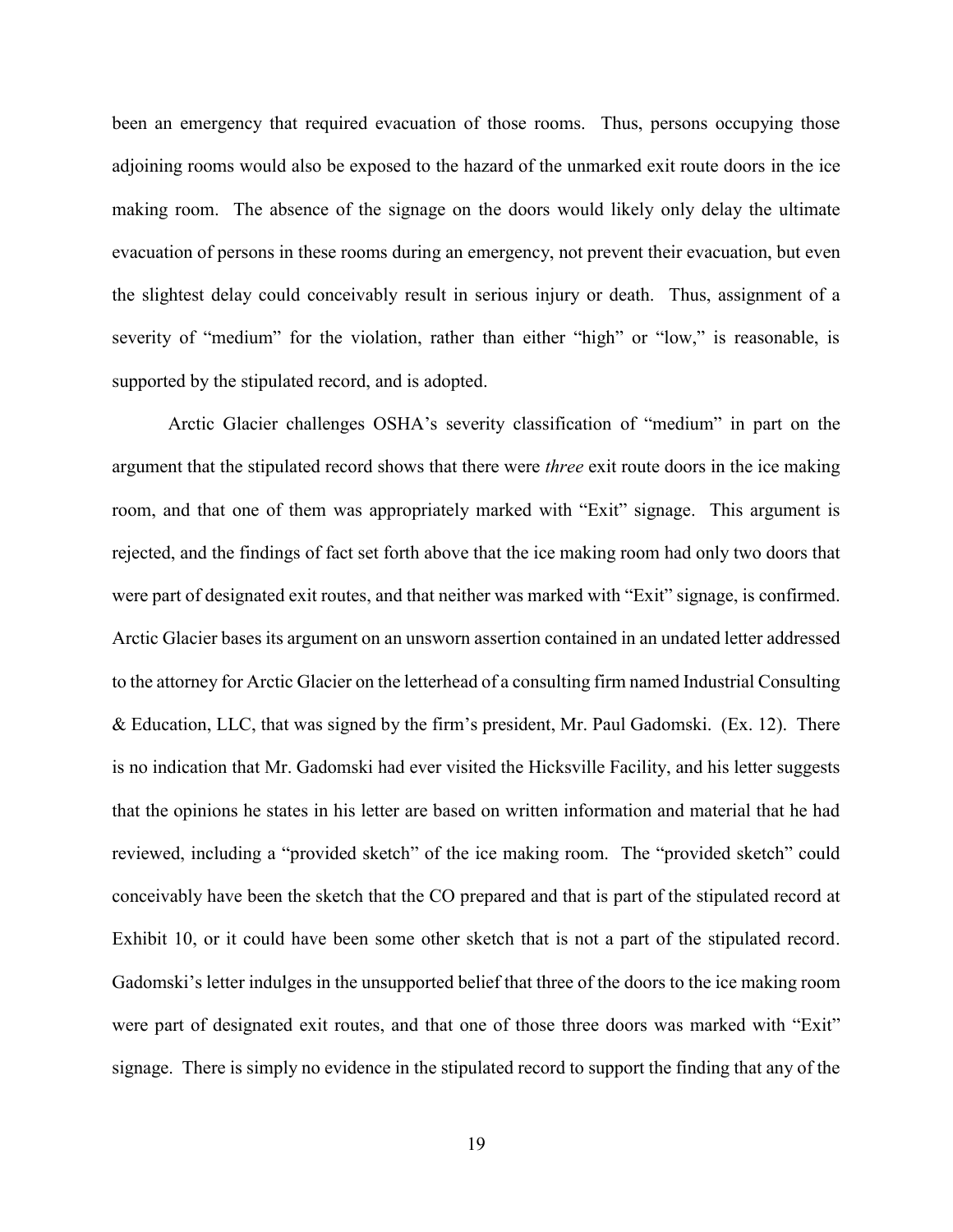five doors in the ice making room were marked with "Exit" signage or that any doors other than the two exit route doors previously described were a part of any designated exit route from the ice making room. Gadomski's apparent mistaken understanding to the contrary does not make it so.

The determination that the probability of any injury resulting from the violation to be "lesser" is also reasonable and is supported by the stipulated record, including the significant quantity of evidence proffered in declarations and documentation that Arctic Glacier caused to be developed for inclusion in the stipulated record, and further supports the conclusion that the likelihood of either a fire or the release of anhydrous ammonia is remote. (Exs. 11, 12, 13, & 14). The undersigned concurs in assigning a "lesser" probability of injury resulting from the violative condition.

Included in OSHA's penalty methodology was a 10% increase in the threshold penalty amount of \$4000 because of Arctic Glacier's prior history of violations. (Ex. 18). To enhance a repeat penalty amount for a prior history of violations, when the "repeat" classification itself results in applying a multiplier to that penalty amount, essentially results in enhancing the penalty twice based on the employer's prior history. The undersigned declines to increase the threshold sum of \$4000 for the violation by 10% to account for prior history of violations, and instead applies only the multiplier of five to the \$4000 figure, which is the amount specified by the FOM for an other than serious violation with a "lesser" probability of injury, and which is reasonable formula for calculating the penalty for the repeat violation here. This results in an assessed penalty of \$20,000 for the repeated violation of  $\S$  1910.37(b)(2).

#### **ORDER**

The foregoing decision constitutes the findings of fact and conclusions of law in accordance with Fed. R. Civ. P. 52(a). If any finding is in actuality a conclusion of law or any legal conclusion stated is in actuality a finding of fact, it shall be deemed so, any label to the